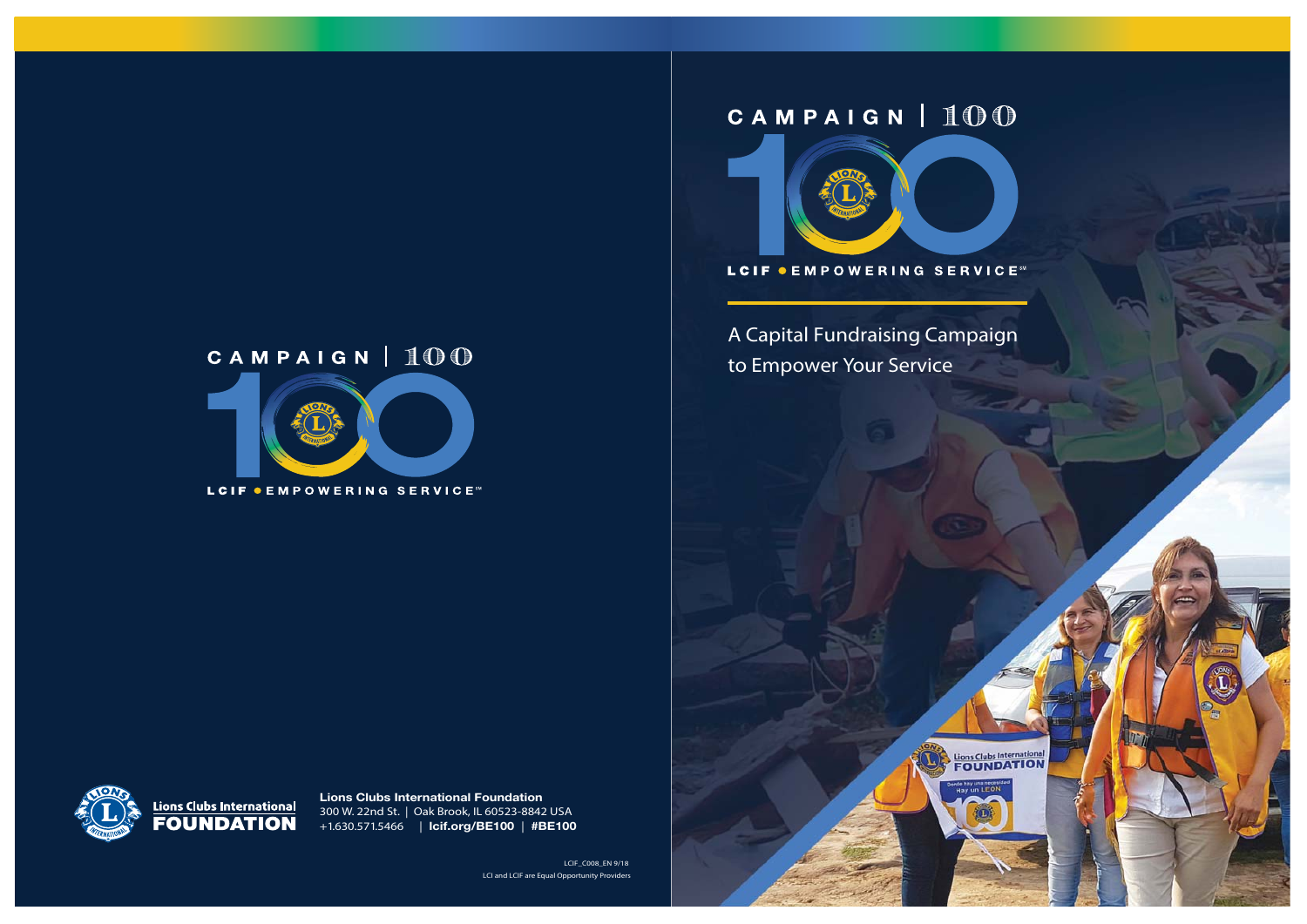### From the Campaign Chairperson



### Fellow Lions,

In its first 50 years, Lions Clubs International Foundation (LCIF) empowered Lion service worldwide through a staggering **US\$1 billion** in funding for **13,000+ grants**.

Impressive, yes, but that was just the beginning. As we look back on the life-changing efforts our Foundation has made possible for you and other Lions, we must

also look forward, to the next 100 years. So with an eye to a healthy future, we proudly introduced Campaign 100: LCIF Empowering Service at our 2018 International Convention.

I invite you to explore highlights of this unprecedented **US\$300 million** capital fundraising effort, including:

- n A World in Need
- n A Foundation for Service
- <sup>n</sup> A Campaign Overview
- **Recognition: Model Clubs Lead the Way**

Thank you for participating in the Campaign 100 movement. Together, our work and personal financial gifts to our Foundation will ensure a brighter future for the next 100 years – and beyond.

Sincerely,

山田 實鉱

Dr. Jitsuhiro Yamada Past International President Chairperson, Campaign 100

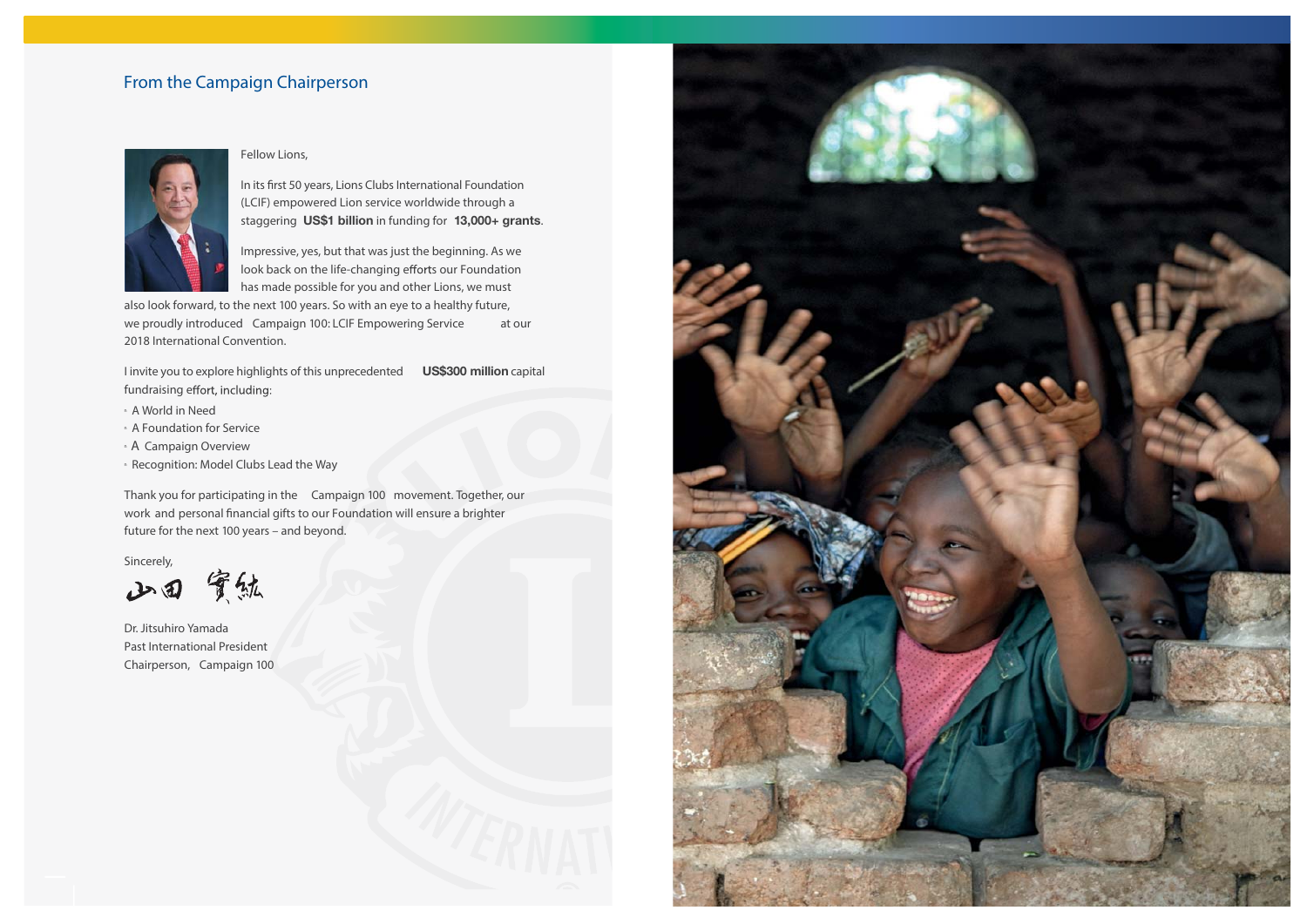

What if 100% of Lions contributed to Campaign 100 ?

# How could your US\$100 donation each year empower your service?

### **INVEST IN YOUR FUTURE**

In 100 years, we've proven that Lions united in service can transform the lives of millions. With the help of every Lion in every club, Lions Clubs International Foundation will be poised to expand our global causes and serve more than 200 million people each year by 2021. Your personal financial support of the foundation's Campaign 100: LCIF Empowering Service is critical to meeting this goal.

### **Donate today** to change the world even more profoundly.

- <sup>n</sup> Visit **lcif.org/BE100** to make a secure one-time or recurring contribution, and to learn about other donation methods.
- n Contact LCIF Donor Services for additional information at +1.630.203.3836 or **donorassistance@lionsclubs.org**.

# A World in Need

245 people die each day from measles, prevented easily by a safe and inexpensive vaccine. 245



Each night, 800+ million people go to bed hungry. 800m





By 2025, half the world' population will be living in water-stressed areas.

400 million people are living with diabetes; this number may soar to nearly 650 million by 2040.  $1/2$   $\odot$   $\odot$   $\odot$   $\odot$   $\odot$   $\odot$   $\odot$   $\odot$   $\odot$   $\odot$   $\odot$   $\odot$   $\odot$   $\odot$   $\odot$   $\odot$   $\odot$   $\odot$   $\odot$   $\odot$   $\odot$   $\odot$   $\odot$   $\odot$   $\odot$   $\odot$   $\odot$   $\odot$   $\odot$   $\odot$   $\odot$   $\odot$   $\odot$   $\odot$   $\odot$   $\odot$ 

253m



Every two minutes, a child is diagnosed with cancer.



253 million individuals are blind or visually impaired; global trends suggest this number may triple by 2050.

2/3 Two-thirds of our children report being victims of bullying.

**Our challenges are great. But where there's a need, there's a Lion. Now, more than ever in our 100-year history, Lions must rise to serve. Our mission is pure, our hands and hearts ready. It's time.**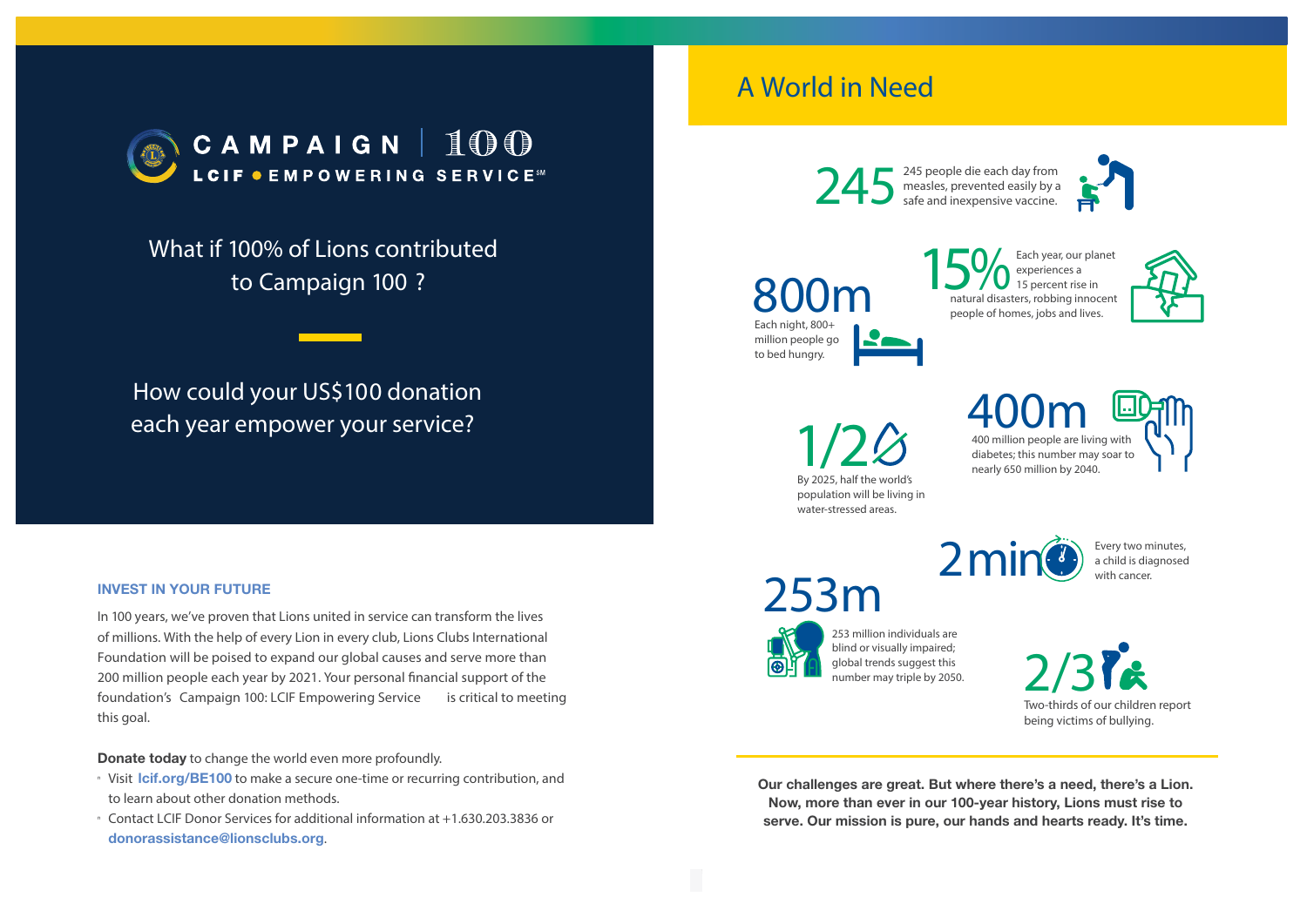

# A Foundation for Service

In 1917, Melvin Jones united Chicago businessmen to improve his community. Did our founder envision more than 1.4 million Lions volunteering just 100 years later? Did he know the world's largest service organization would one day be funded primarily through a foundation bearing his beloved organization's name? We can't know for sure. But no doubt Melvin Jones would be proud of Lions' first 100 years and hopeful for its next, which will be even more impactful thanks to **Lions Clubs International Foundation**.

Celebrating 50 years of empowering Lion service – and funded entirely by charitable donations from Lions like you, and our friends and partners – Lions Clubs International Foundation has awarded **US\$1 billion** through **mo re than 13,000 grants** focused on four core areas:

**Vision –** Preventing avoidable blindness through our SightFirst program, which has provided 9+ million cataract surgeries, 270+ million river blindness treatments and training for 3+ million health workers.

**Youth –** Creating social and emotional learning programs delivered by specially trained educators through the Lions Quest program, benefitting 16+ million youth worldwide.







| <b>MODEL CLUB</b><br><b>DESIGNATION</b> | <b>PER-MEMBER</b><br><b>AVERAGE (PMA)</b><br>IN US\$ | <b>RECOGNITION</b>                                                                   |
|-----------------------------------------|------------------------------------------------------|--------------------------------------------------------------------------------------|
| <b>Premiere</b><br><b>Model Club</b>    | \$5,000+                                             | <b>Expansive Written and</b><br><b>Public Recognition</b><br>plus all benefits below |
| 600%<br><b>Model Club</b>               | \$4,500                                              |                                                                                      |
| 500%<br><b>Model Club</b>               | \$3,750                                              | <b>Banner Topper</b><br>plus all benefits below                                      |
| 400%<br><b>Model Club</b>               | \$3,000                                              |                                                                                      |
| 300%<br><b>Model Club</b>               | \$2,250                                              |                                                                                      |
| 200%<br><b>Model Club</b>               | \$1,500                                              | <b>Written and Public</b><br>Recognition,<br>Certificate,<br><b>Banner Patch</b>     |
| <b>VISIONARY</b><br><b>Model Club</b>   | \$750                                                |                                                                                      |
| <b>Model</b><br><b>Club</b>             | \$500                                                |                                                                                      |

Note: Written recognition includes newsletter, website and other opportunities as available. Public recognition includes scrolling screens at convention, local conventions, etc.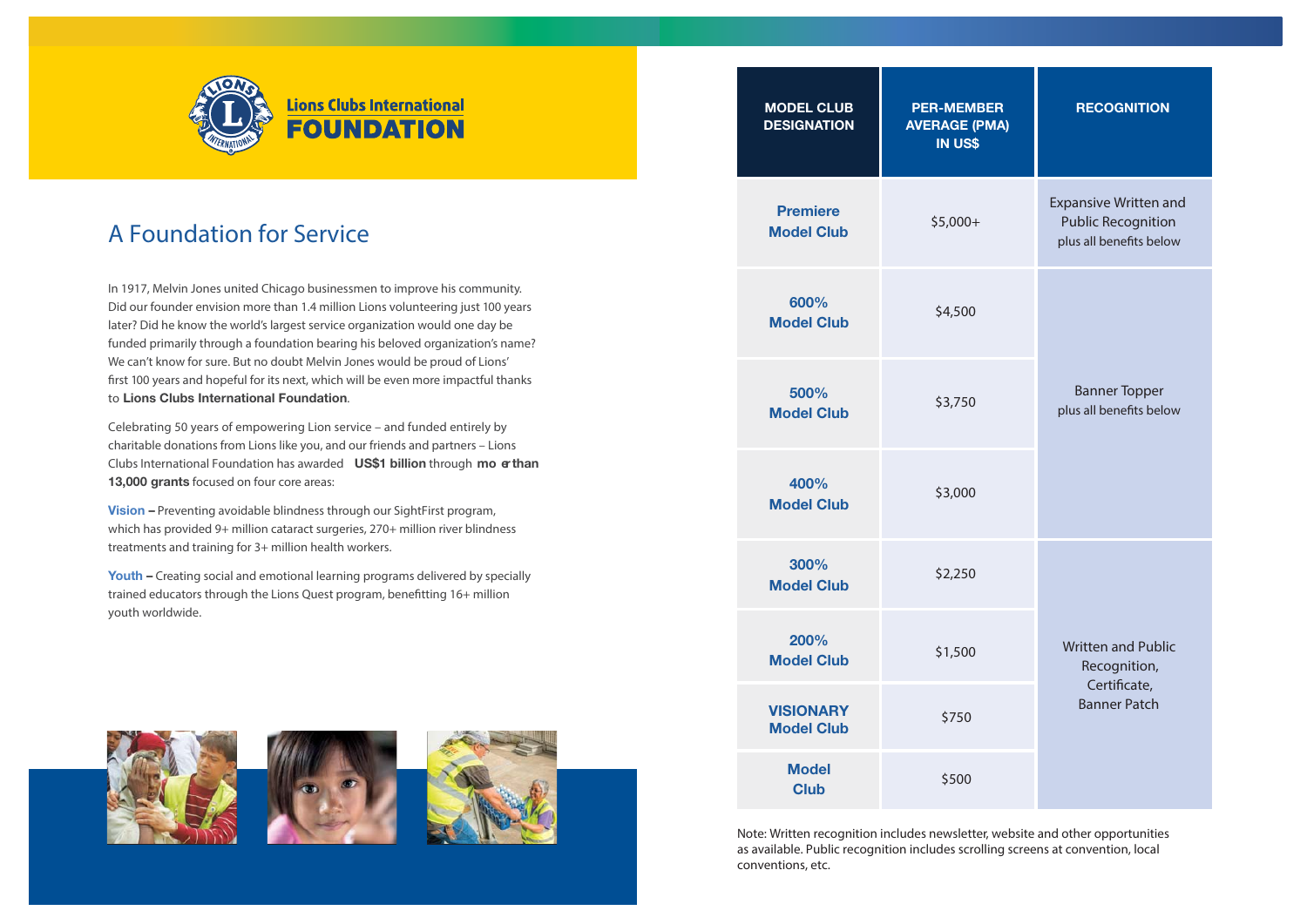## Recognition: Model Clubs Lead the Way

Reaching Campaign 100's capital goal of US\$300 million by June 30, 2021, will require participation from all Lions and clubs worldwide. Exciting individual and club recognition programs are in place to reward those who heed the call. Model Clubs will lead the way as they:

- <sup>n</sup> Raise funds through strategies such as:
- Asking individual members to make a gift or pledge.
- Dedicating a fundraising event to Campaign 100.
- Making a gift to LCIF from the club treasury.
- Asking members of the community to make a gift.
- <sup>n</sup> Strive to ensure their Campaign 100 fundraising efforts raise a **per-member average (PMA) of at least US\$750**. Tailoring giving to suit each Lion's financial ability, individual pledges may be fulfilled over three to five years, based on pledge amount.
- <sup>n</sup> Promote Campaign 100 causes.
- <sup>n</sup> Inspire other clubs to become Model Clubs.

Is your club ready to become a Model Club and help your foundation expand our global causes and serve even more people? To learn more about the many benefits of achieving Model Club status, visit **lcif.org/BE100**, contact your club LCIF coordinator or district coordinator, or email **Campaign100@lionsclubs.org**.

#### **Model Club Recognition**

Model Clubs are critical to building campaign momentum and rewarded for doing so. Commit to being a Model Club and meet – or even multiply – the **PMA goal of at least US\$750** during Campaign 100's three-year duration. Your club will receive special recognition upon achieving each of three milestones:

- n Submission of Model Club Commitment form
- <sup>n</sup> Achievement of declared PMA goal through cash donations and/or documented pledges submitted to LCIF
- n Fulfillment of commitments



### **LCIF Mission**

To support the efforts of Lions clubs and partners in serving communities locally and globally, giving hope and impacting lives through humanitarian service projects and grants.

**Disaster Relief –** Providing US\$118+ million, to date, for immediate as well as long-term needs of natural-disaster-afflicted communities.

**Humanitarian Programs –** Helping millions access education, technology, health care, safe play places and other life-changing improvements.

As Lions seek to increase impact in our core service areas and expand our global causes to **diabetes**, **hunger**, **childhood cancer** and the **environment**, LCIF will be there to empower their service.

#### **LCIF: Providing Grants, Empowering Service**

At its core, LCIF exists to fund grants enabling Lions to do what they do best...serve.

- <sup>n</sup> Our grassroots approach allows Lions to act locally while making a global impact.
- <sup>n</sup> Dedicated volunteer leaders, advisors and staff provide grant oversight. Six consecutive Four Star Charity Navigator ratings illustrate LCIF's efficiency, transparency and accountability.
- <sup>n</sup> Collaborative partnerships with leading organizations worldwide extend Lions' service reach.

Global foundation, local impact.